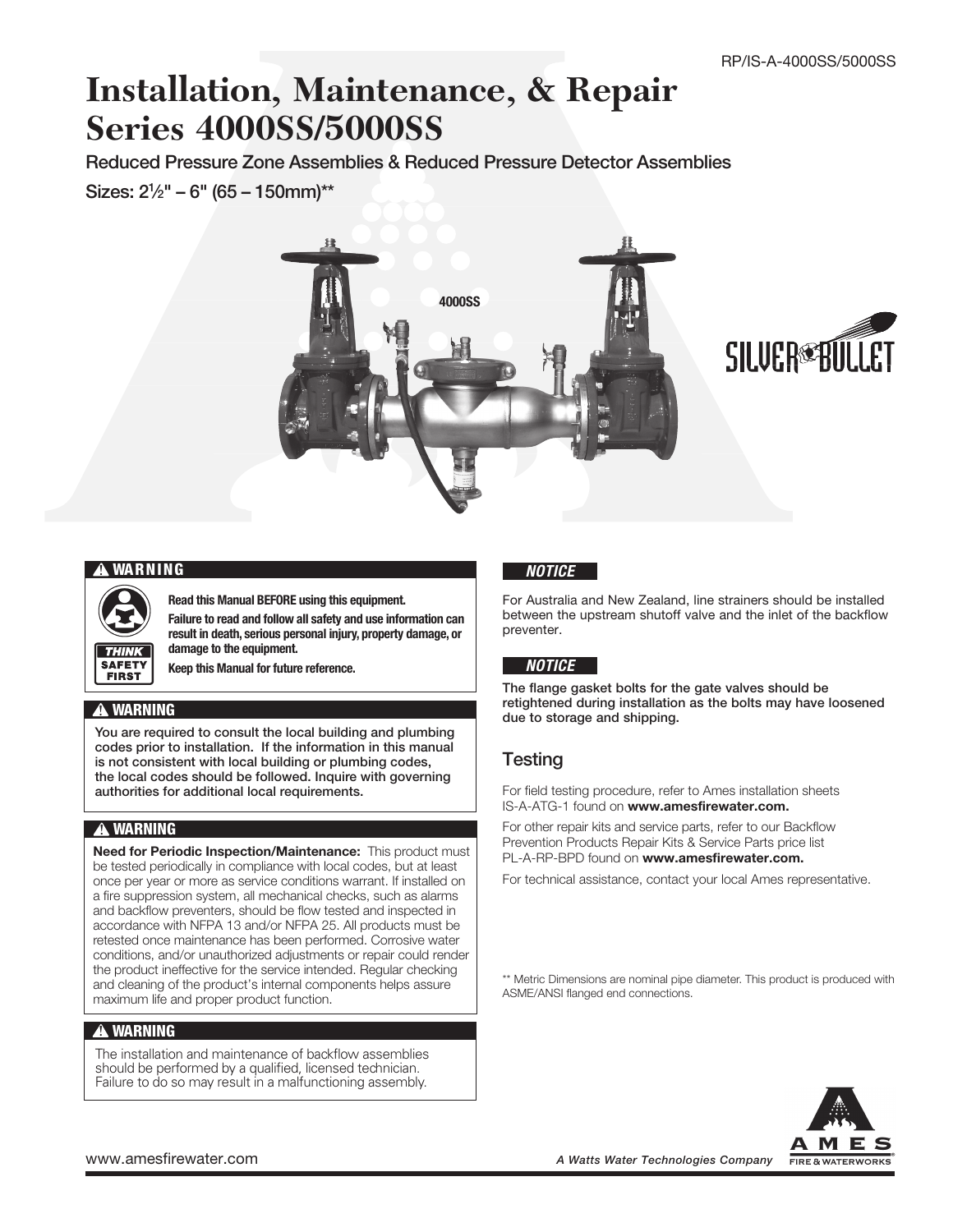## Installation Guidelines

### *NOTICE*

The flange gasket bolts for the gate valves should be retightened during installation as the bolts may have loosened due to storage and shipping.

### *NOTICE*

Assembly body should not be painted.

## Please Read Prior to Installation:

- 1. Before installing any Ames assembly, Flush the Line thoroughly to remove all debris, chips and other foreign objects. Failure to do so may make the assembly inoperable.
- 2. The Ames 4000SS and 5000SS Reduced Pressure Zone Assemblies are approved by ASSE (American Society of Sanitation Engineers) to be installed in horizontal positions. Local water authorities must approve all installation configurations.
- 3. Allow sufficient clearance around the installed assembly to conduct testing, servicing, and inspection. Allow a minimum of 12" from the flood level to the bottom of the assembly.
- 4. The 4000SS and 5000SS are not recommended for pit installations. Where necessary, an Air Gap drain may be connected to the relief valve to minimize flooding of the surrounding area. Flooding may cause a cross-connection. Be sure to contact local code authorities for proper installations.
- 5. If installing on fire protection system, be sure to purge air from fire system. Fill system slowly with all inspectors test valves open.



#### Item # Description

- 1. #1 Cam-Check
- 2. #2 Cam-Check
- 3. #1 Cam-Check O-ring
- 4. #2 Cam-Check O-ring
- 5. Cover Plate
- 6. Ball Valve<br>7. Groove Co
- 
- Groove Coupler

#### Item # Description

- 8. Groove Coupler Gasket
- 9. Relief Valve
	- (Complete assembly)
- 10. Relief Valve Hose
- 11. Relief Valve Body O-ring
- 12. Ball Valve (Cover)



### Outdoor Installation

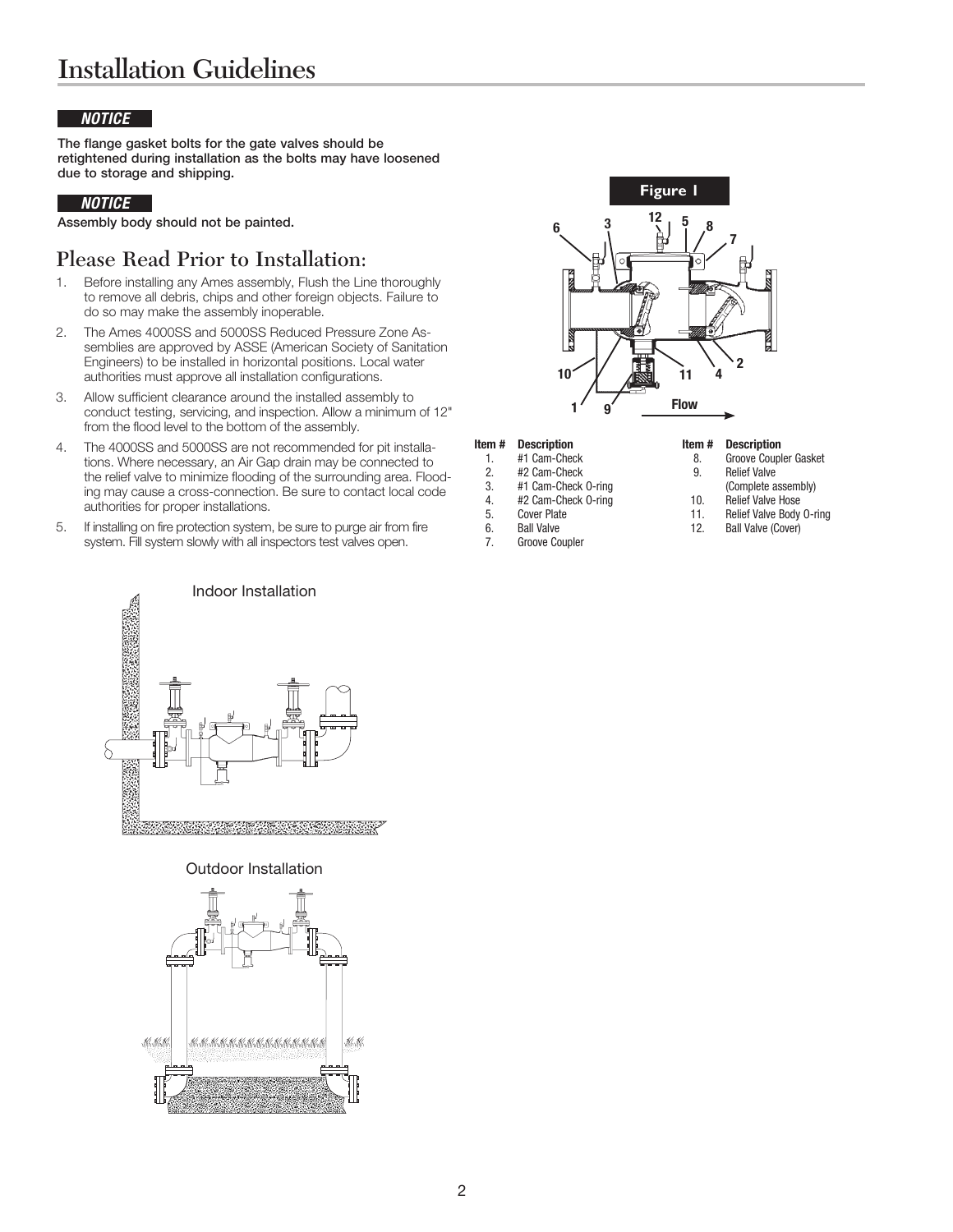### **A WARNING** Depressurize valve before servicing.

## Removing Cam-Checks

- 1. Shut down water system and lock out system if possible. Slowly open all ball valves to relieve air and water pressure. Loosen bolts on groove coupler and remove groove coupler and cover plate from valve body.
- 2. Remove #1 Cam-Check Assembly by using your hands to unscrew (turn counterclockwise) Cam-Check and remove through top access port. Do not use Cam Arm as a handle to unscrew Cam-Check. If Cam-Check cannot be loosened by hand, insert a long screwdriver between valve body and Cam-Check (see Figure 3). Gently apply pressure against the Cam-Check until loosened. Finish unscrewing by hand. Unscrew #2 Cam-Check (turn counterclockwise) by placing a long screwdriver across lugs and applying pressure to loosen #2 Cam-Check. Finish unscrewing by hand.
- 3. To clean #1 Cam-Check (except 21/2" 4" (65-100mm) DC Check), locate the Cam Arm opening stud on the outlet flange of the valve assembly. Slide the Cam Arm over the stud with the check threads facing downward (Figure 5A). Tighten 1/4" nut on stud to secure cam bar. Slowly pull the assembly outward to open check. The clapper so that the end of the Cam Arm rests between roller and clapper (Figure 5B).

Thoroughly clean the seat area and clapper sealing surfaces of both Cam-Checks. Rinse Cam-Checks and O-rings thoroughly. Inspect seats, clapper sealing surfaces, Cam Arms, and O-rings for damage, nicks, and debris. If damaged, install a new Cam-Check assembly and/or O-ring or shutoff disc.

Before reinstallation of check assembly, thoroughly clean O-ring groove and lubricate with F.D.A. approved lubricant. Insert and thread #2 Cam-Check first and then #1 Cam-Check. #2 Cam-Check should be tightened by inserting a long screwdriver between lugs to tighten firmly (see Figure 2). Do not over tighten. Tighten #1 Cam-Check firmly by hand only. Replace cover plate, clean groove coupler gasket and groove. Replace groove coupler. Close ball valves. Repressurize and bleed air from all test cocks.



For repair kits and parts, refer to our Backflow Prevention Products Repair Kits & Service Parts price list PL-A-RP-BPD found on www.amesfirewater.com.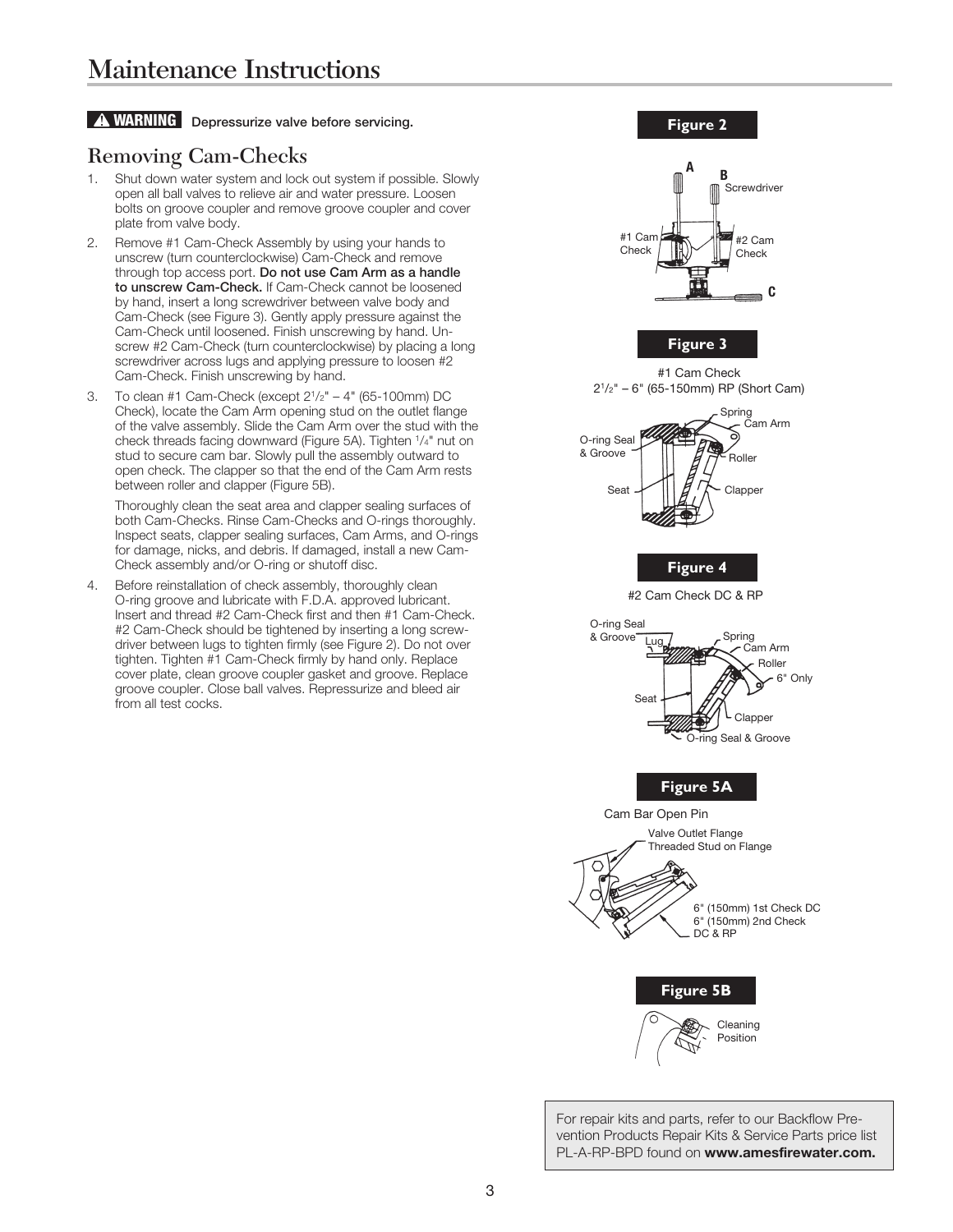## Relief Valve Service Instructions

## **A WARNING** Depressurize valve before servicing.

The relief valve may be serviced while on or off the backflow preventer valve.

### *NOTICE*

Do not use a pipe wrench to remove the relief valve assembly from the backflow preventer.

## Relief Valve Disassembly

- 1. Disconnect the relief valve hose from the elbow in the bottom flange cover at the swivel hose connection. Do not remove the elbow.
- 2. If the valve is to be removed from the backflow preventer for service, place a screwdriver blade or flat bar across the edges of 2 of the hex head screws in the bottom flange cover and turn counterclockwise to loosen the relief valve assembly. (see Figure 2)
- 3. Remove the 4 bottom bolts from the bottom of the relief valve assembly with a 5/16" socket or open-end wrench. Remove the bottom flange cover.
- 4. Remove the piston assembly & sleeve from the relief valve body by placing your index fingers through the slots in the side of the body and pressing down on the top of the disc retainer in the top of the piston assembly. (See Figure 7.)
- 5. Pull the piston assembly free of the body by grasping the sleeve and pulling down.
- 6. Grip the sleeve and the piston assembly by the head of the hex head bolt. Pull up on the sleeve to extend the diaphragm. Slide the sleeve (Part #7013340) completely off of the diaphragm and inspect the diaphragm for tears, holes or excessive wrinkles. If the diaphragm is damaged, order a new piston/diaphragm assembly.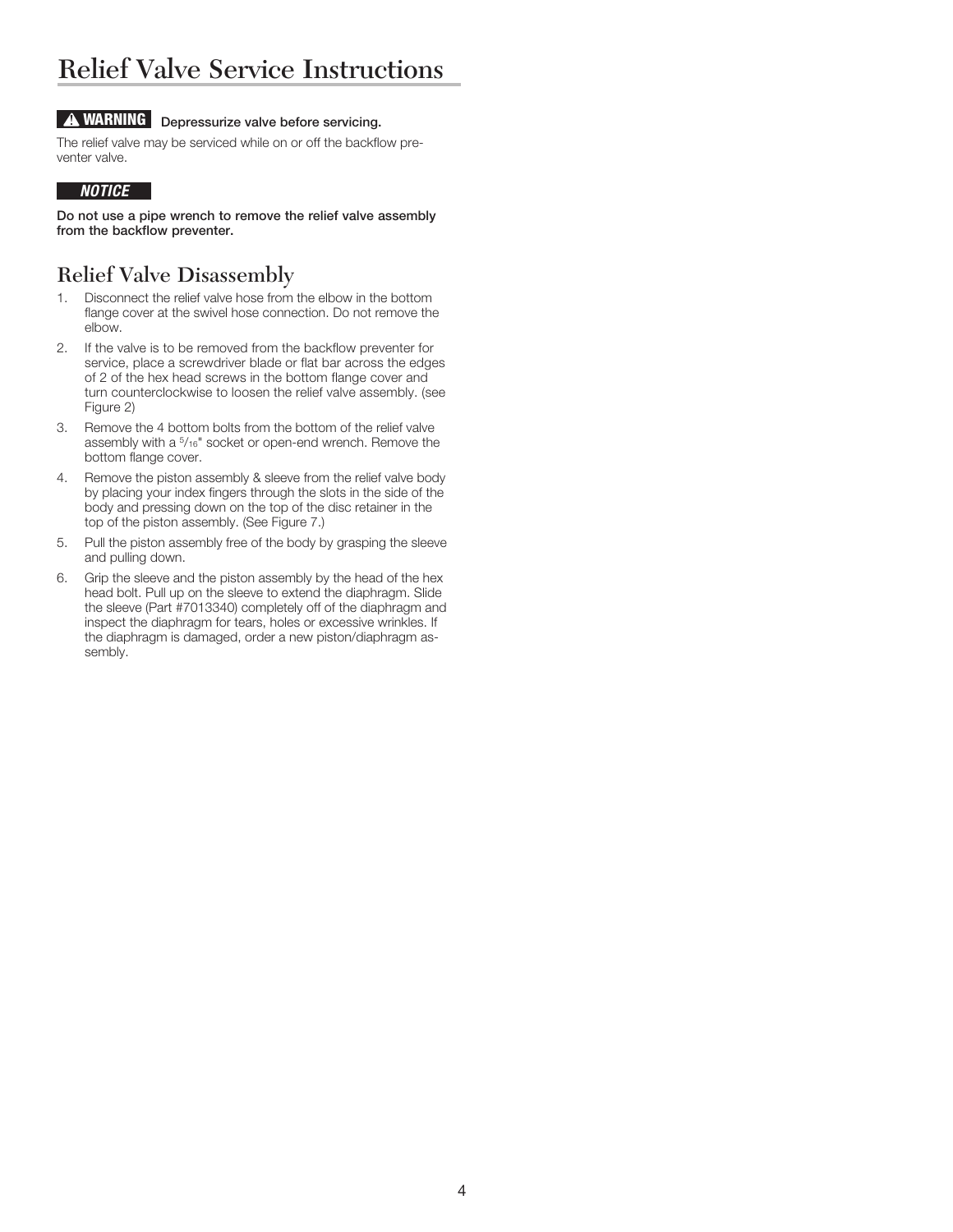## Relief Valve Reassembly

- 1. Thoroughly clean all inside surfaces of the relief valve body.
- 2. Inspect the relief valve body seat surface located at the top edge of the 3 discharge slots near the top of the body by rubbing the end of the index finger around the entire seat surface; access the seat surface through the slots or the bottom of the body. The seat must be free of nicks. If nicks are discovered, remove the body & install a new relief valve assembly.
- 3. Position the diaphragm on the piston assembly so that it is facing up as shown in Figure 8.
- 4. Now fold the top (ribbed) edge of the diaphragm inward, grasp the sleeve with the ribbed edge up and slide the sleeve down over the piston assembly as shown in Figure 8.
- 5. While still holding the sleeve, slide it up over the diaphragm and, using your thumb & index finger, position the bead of the diaphragm so that it wraps over the outside of the rib on the top of the sleeve so that the sleeve is held by the diaphragm. Now place the piston assembly on a flat, firm surface with diaphragm facing up as shown in Figure 9.
- 6. Cup your hand slightly to form an air trap and force the sleeve down over the piston assembly with a rapid slap (hard) on the open end of the diaphragm with your cupped hand. The trapped air in the diaphragm will force the diaphragm between the inside of the sleeve and the outside of the piston. Ensure that the diaphragm is fully seated by running the end of a dull "butter" knife in the formed diaphragm. If diaphragm is wrinkled, repeat previous step.
- 7. Slide the piston assembly and sleeve into the relief valve body with the hex head bolt entering the flanged end of the body first. Slide the piston assembly in until the diaphragm lip is smoothly seated in the machined groove in the flanged end of the body. By running your index finger around the outside of the diaphragm bead, you will ensure it is seated smoothly.
- 8. Position the bottom flange cover on the bottom of the relief valve body and secure by hand tightening the 4 bottom bolts.
- 9. Now tighten the 4 bottom bolts to approximately 15 ft.-lbs. with a  $5/16$ " socket or open-end wrench.
- 10. Reattach the relief valve hose to the elbow in the bottom flange cover.



### Figure 6

- Item # Part Description
- 21. Relief Valve Body 22.\* Rubber Shut-Off Disc.
- 23.\* Piston Diaphragm Assembly
- 24. Hex Head Bolt<br>25. Disc. Retainer
	- Disc. Retainer
- 26. Sleeve
- 27. Bottom Bolt<br>28. Bottom Flan
	- Bottom Flange (w/St. Elbow)
- 29. Elbow St 90 3/8
- 30.\* O-Ring Disk **RV Spring**











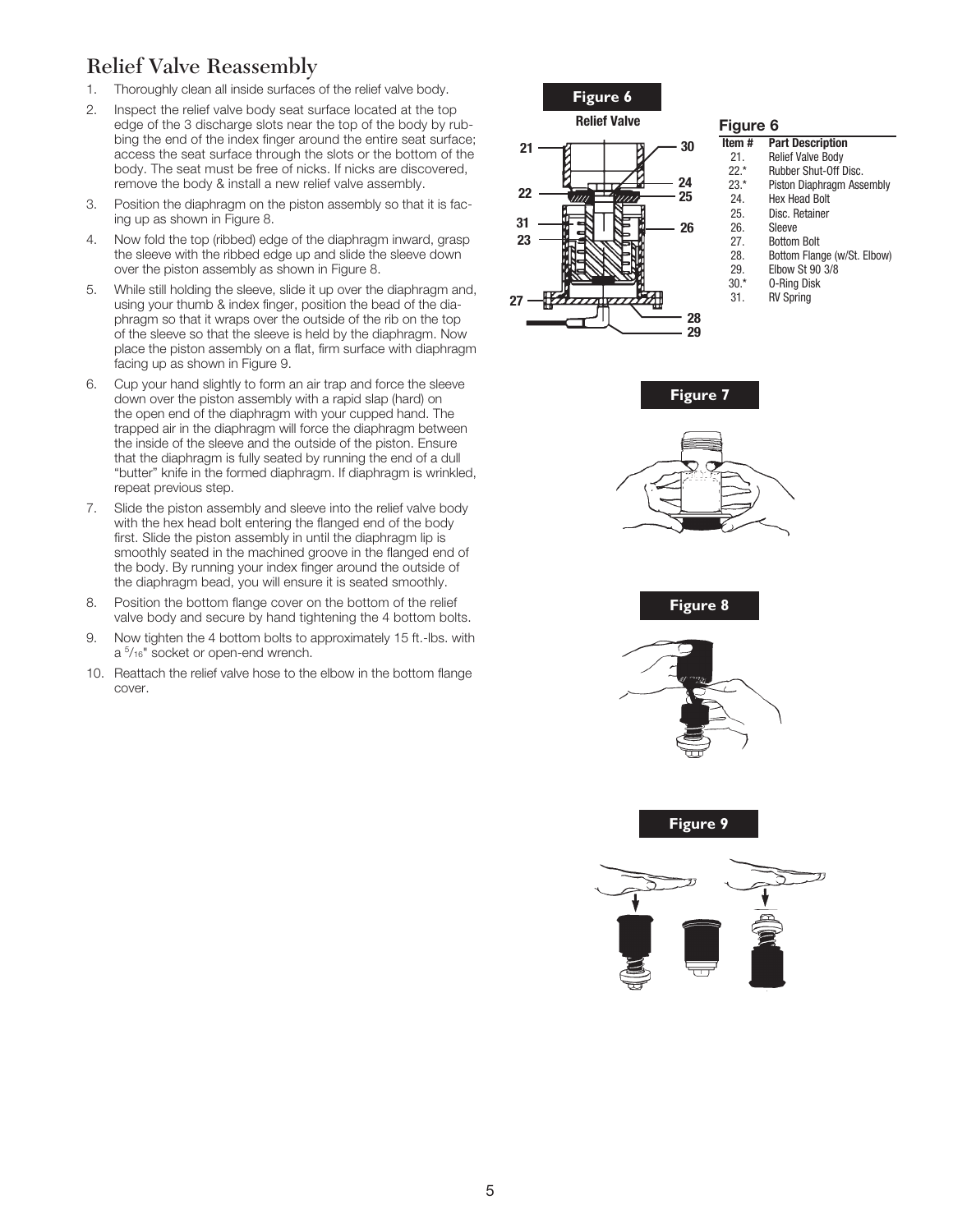## Test No.1

Purpose: To test check valve No. 2 for tightness against reverse flow.

Requirements: Valve must be tight against reverse flow under all pressure differentials. Slowly open the 'high' valve A and the 'vent' valve C, and keep the 'low' valve B closed. Open test cock #4. Indicated pressure differential will decrease slightly. If pressure differential continues to decrease (until the vent opens) check valve #2 is reported as 'leaking'.

## Test No. 2

Purpose: To test shutoff #2 for tightness.

Requirements: After passing Test No. 1, continue to Test No. 2 by closing test cock #2. The indicated pressure differential will decrease slightly. If pressure differential continues to decrease (approaching 'zero'), shutoff #2 is reported to be 'leaking'.

### Test No. 3

Purpose: To test check Valve No. 1 for tightness. Requirements: Valve must be tight against reverse flow under all pressure differentials. Close 'high' valve A and open test cock #2. Close test cock #4. Disconnect vent hose at test cock #4. Open valves B and C, bleeding to atmosphere. Then closing valve B restores the system to a normal static condition. Observe the pressure differential gauge. If there is a decrease in the indicated value, check valve No. 1 is reported as 'leaking'.

## Test No. 4

Purpose: To test operation of pressure differential relief valve. Requirements: The pressure differential relief valve must operate to maintain the 'zone' between the two check valves at least 2psi less than the supply pressure. Close 'vent' valve C. Open 'high' valve A. Open the 'low' valve B very slowly until the differential gauge needle starts to drop. Hold the valve at this position and observe the gauge reading at the moment the first discharge is noted from the relief valve. Record this as the opening differential pressure of the relief valve.

### *NOTICE*

It is important that the differential gauge needle drops slowly. Close test cocks #2 and #3. Use 'vent' hose to relieve pressure from test kit by opening valves A, B and C. Remove all test equipment and open shutoff #2.

### **A CAUTION**

To prevent freezing, hold Test Kit vertically to drain differential gauge and hoses prior to placing in case.

Ball Type Test Valves

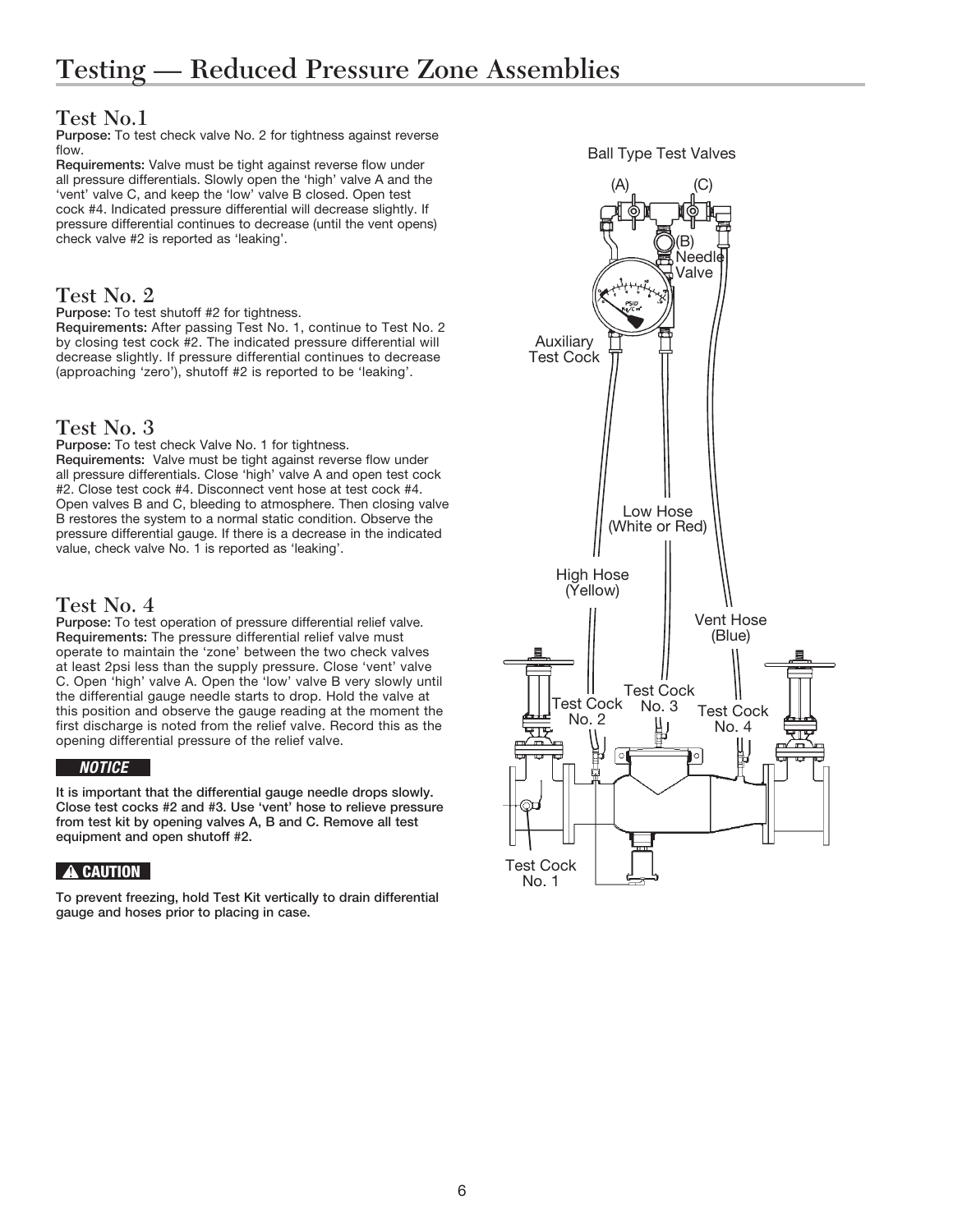# Troubleshooting Guide

| <b>PROBLEM</b>                                                                                          | <b>CAUSE</b>                                                                                           | <b>SOLUTION</b>                                                         |
|---------------------------------------------------------------------------------------------------------|--------------------------------------------------------------------------------------------------------|-------------------------------------------------------------------------|
| A. Assembly discharges from differential<br>relief valve during no flow condition.                      | Fouled first check                                                                                     | Disassemble and clean No. 1 check valve                                 |
|                                                                                                         | Fluctuating inlet pressure                                                                             | Control supply line water pressure                                      |
|                                                                                                         | Outlet pressure higher than inlet pressure<br>& leak in No. 2 check valve                              | Disassemble, clean #2 check valve &<br>identify cause of back pressure. |
|                                                                                                         | Leak through diaphragm or around flange<br>bolt holes of relief valve                                  | Service relief valve (page 3)                                           |
|                                                                                                         | Pressure relief valve does not close                                                                   | See problem D                                                           |
| B. Assembly discharges from differential<br>relief valve during a flow condition.                       | No. 1 check valve wedged open                                                                          | Disassemble and clean No. 1 check valve                                 |
|                                                                                                         | O-ring displaced from groove in 1st check                                                              | Disassemble and replace                                                 |
|                                                                                                         | Pressure relief valve does not close<br>Fluctuating line pressure                                      | See problem D                                                           |
| C. Differential pressure relief valve does<br>not open during test due to leaking<br>outlet gate valve. | Differential pressure across No. 1 check<br>valve stays above 2psi due to leaking<br>outlet gate valve | Repair shut-off valves                                                  |
|                                                                                                         | Weak or broken relief valve spring                                                                     | Disassemble and replace relief valve spring                             |
|                                                                                                         | Shut off seat tube bound in body                                                                       | Disassemble and repair                                                  |
|                                                                                                         | Plugged hydraulic hose                                                                                 | Disassemble and repair                                                  |
| D. Pressure relief valve does not close                                                                 | Debris on sealing surface                                                                              | Remove relief valve and clean                                           |
|                                                                                                         | Plugged hydraulic hose                                                                                 | Disassemble and clean                                                   |
|                                                                                                         | Damaged seat or rubber shut off disc                                                                   | Remove relief valve assembly and replace                                |
|                                                                                                         | Ruptured diaphragm                                                                                     | Disassemble and replace diaphragm                                       |
|                                                                                                         | Wrinkled or improperly installed diaphragm                                                             | Disassemble and properly position<br>diaphragm                          |

# Problem Identification Procedures

| When using differential pressure gauge:        |                                      |  |  |
|------------------------------------------------|--------------------------------------|--|--|
| A. Check differential across No. 1 check valve |                                      |  |  |
| <b>READING</b>                                 | <b>PROBLEM</b>                       |  |  |
| 2 to 3 psid                                    | Leak in No. 1 or No. 2 check valve   |  |  |
| 4 to 7 psid and steady                         | Malfunctioning pressure relief valve |  |  |
| 2 to 7 psid                                    | Inlet pressure fluctuation           |  |  |

| Without using differential pressure gauge:                                                   |                                      |  |  |
|----------------------------------------------------------------------------------------------|--------------------------------------|--|--|
| A. Close gate valve No. 2                                                                    |                                      |  |  |
| <b>RESULT</b>                                                                                | <b>PROBLEM</b>                       |  |  |
| If discharge stops                                                                           | Leak in No. 2 check valve            |  |  |
| If discharge does not stop                                                                   | Go to B                              |  |  |
| B. Open No. 4 testcock to produce a flow greater than<br>differential relief valve discharge |                                      |  |  |
| <b>RESULT</b>                                                                                | <b>PROBLEM</b>                       |  |  |
| If discharge stops                                                                           | Leak in No. 1 check valve            |  |  |
| If discharge does not stop                                                                   | Malfunctioning pressure relief valve |  |  |